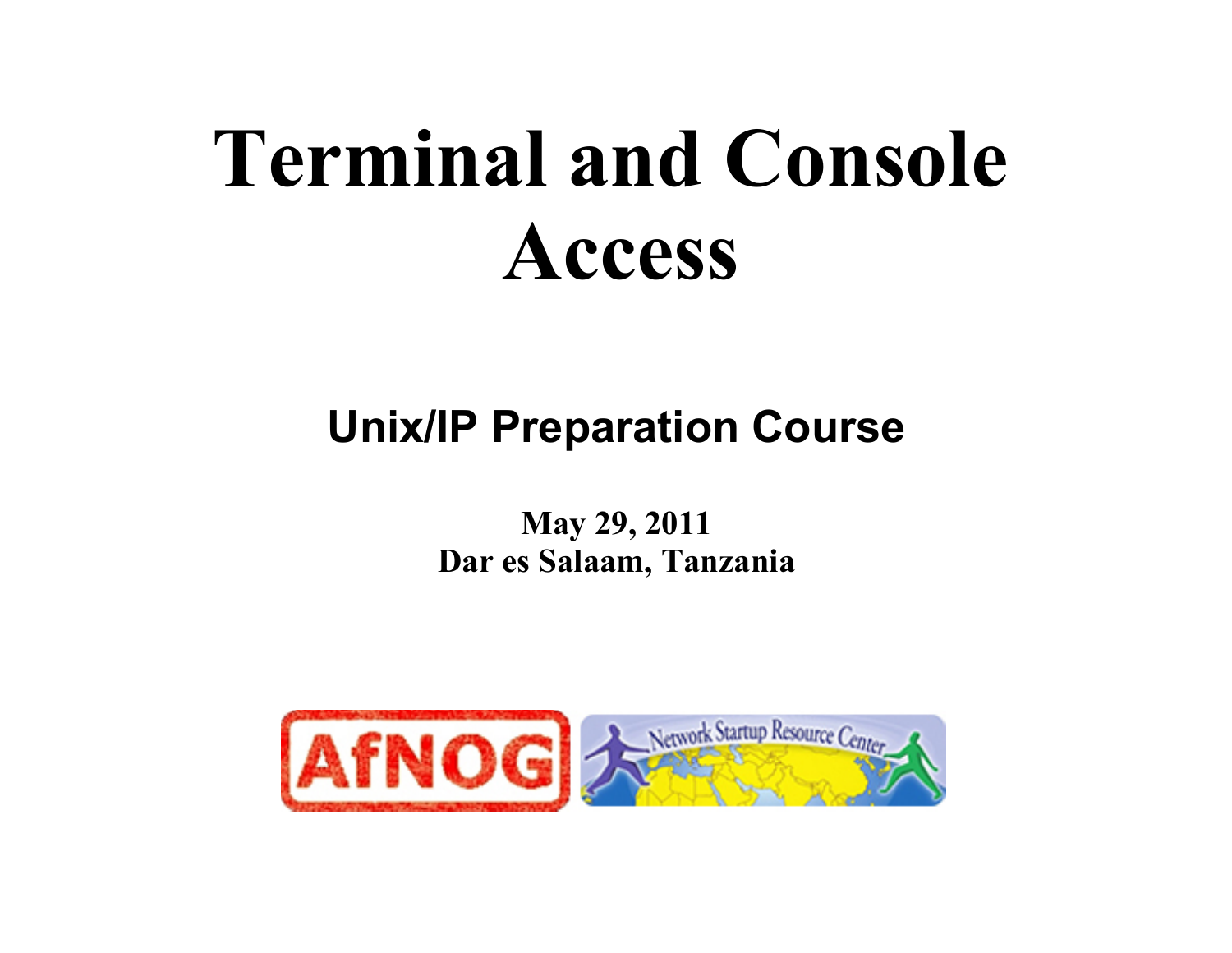#### Contents

- Virtual terminals
- Mouse daemon buffer (if available)
- Copy/paste between terminals
- OOB and serial console access
- Server/Switch console access (minicom)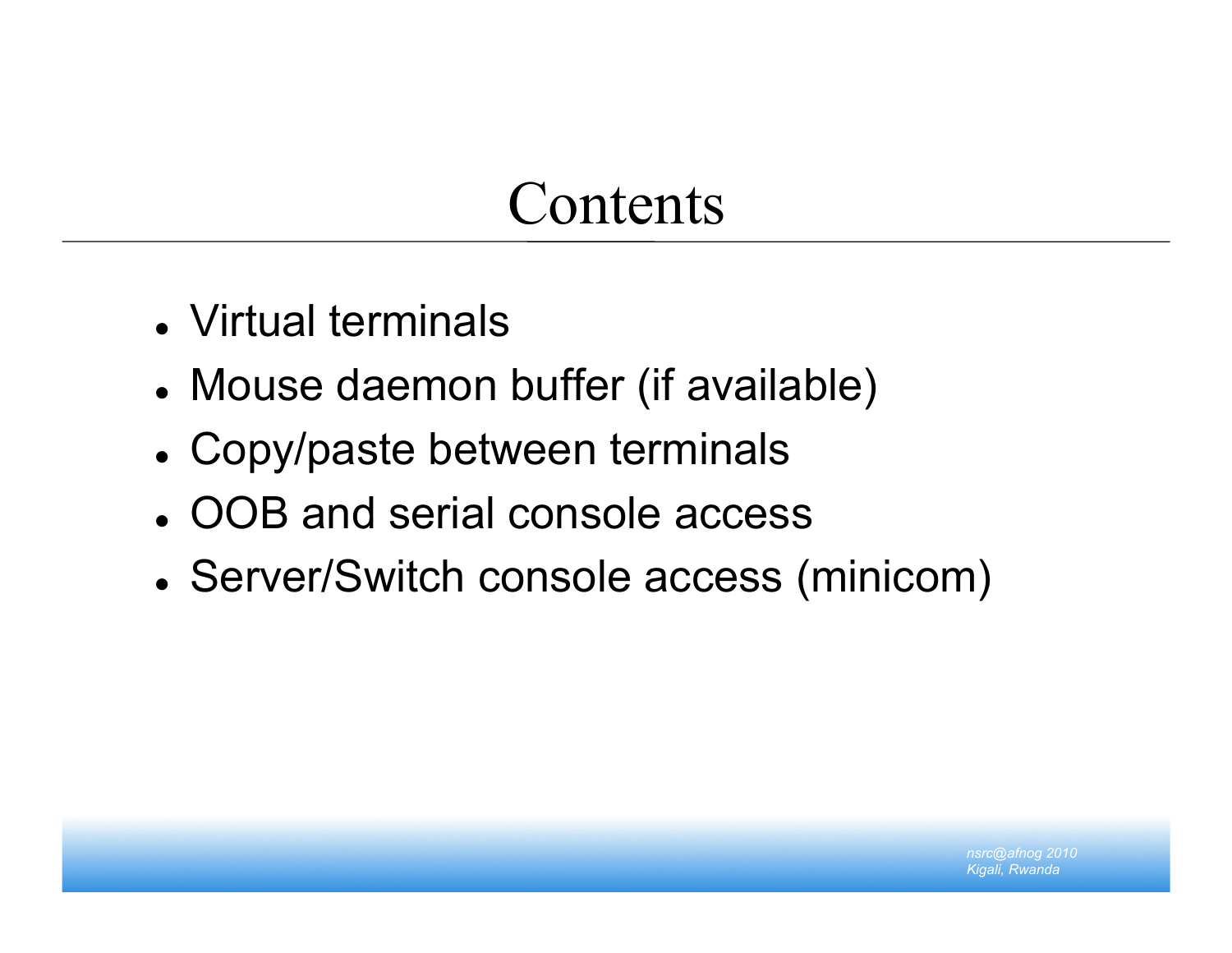#### (Virtual) Consoles

- Usually you have 6:
	- tty[1-6]
- $\bullet$  tty7 takes you back to X
- Access them using  $ALT-CTRL-F[1-7]$
- Virtual terminals are *very useful*. If you run without a GUI, then they are your friend.
- Some Unix/Linux versions have optional mouse daemons in text mode (FreeBSD).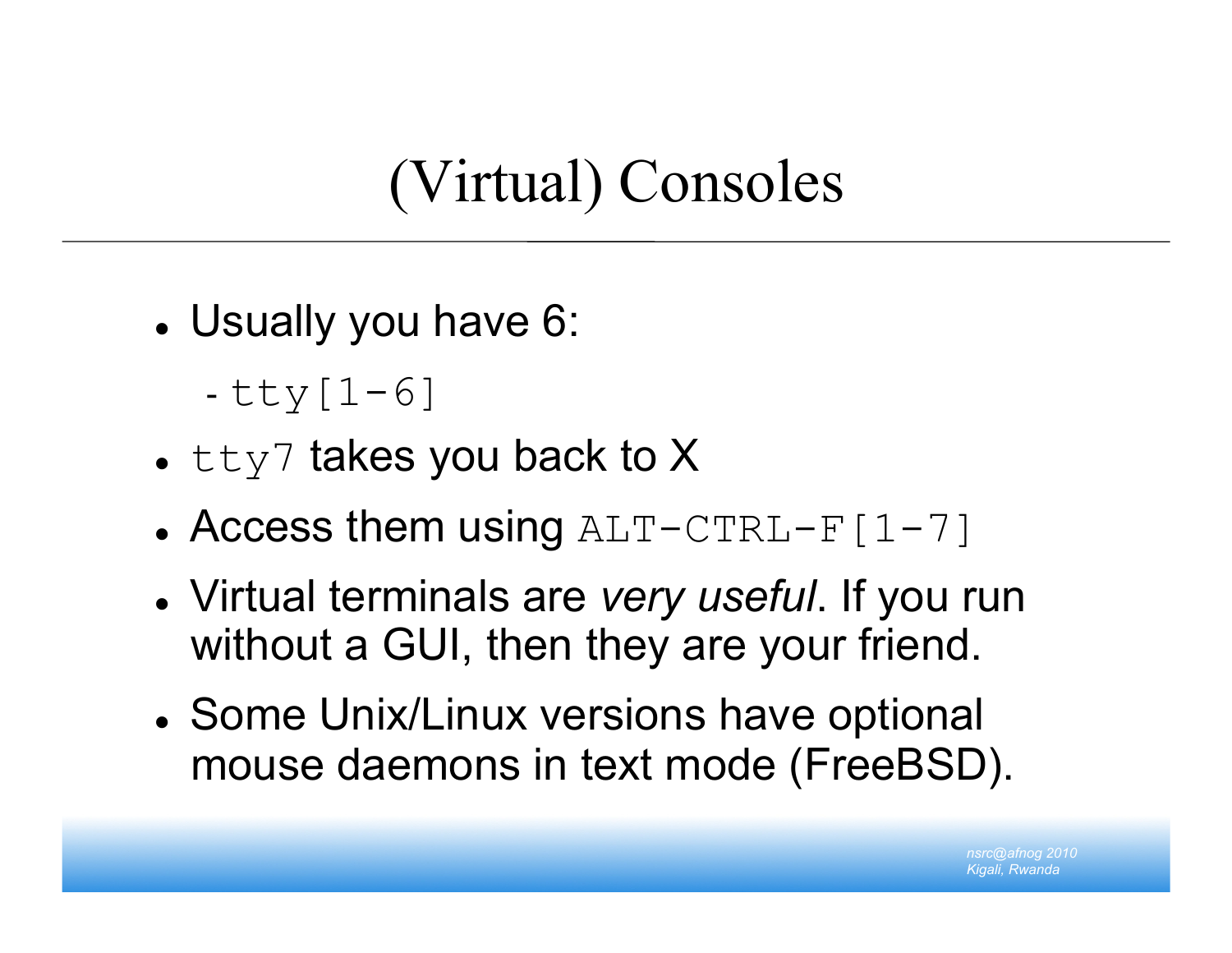### (Virtual) Consoles

- Depending on Unix/Linux version these are defined in:
	- -/etc/default/console-setup (Upstart)
	- /etc/inittab
	- -/etc/ttys (FreeBSD)
	- /boot/defaults/loader.conf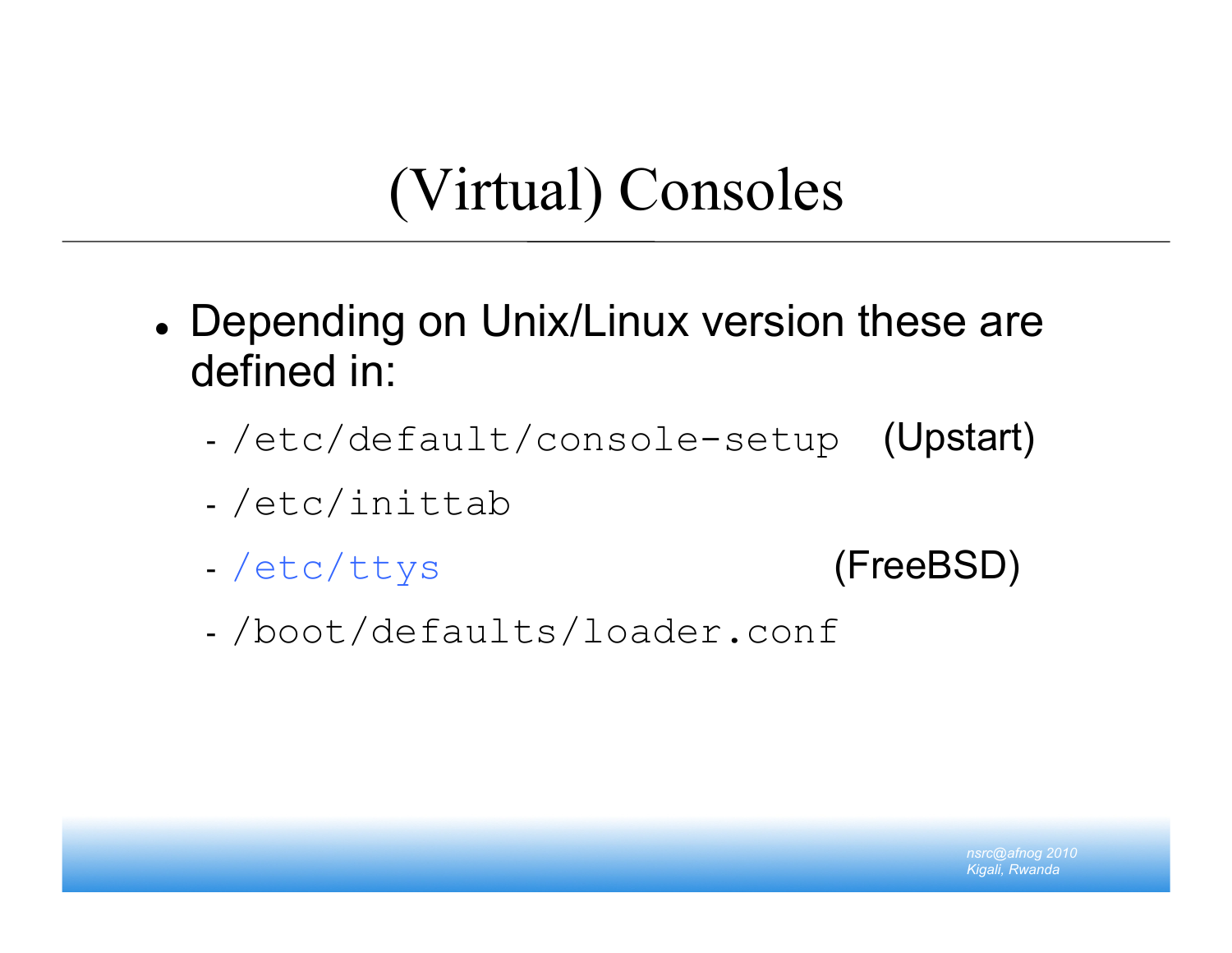## Copy/Paste Between Consoles

If you boot without a GUI (no gnome, KDE, etc.) *and* you have a mousedaemon, the for example you can:

- Highlight text in  $ttty1$
- Press ALT-CTRL-F2 to access tty2
- Place mouse in another file
- Press middle-mouse button to paste text from tty1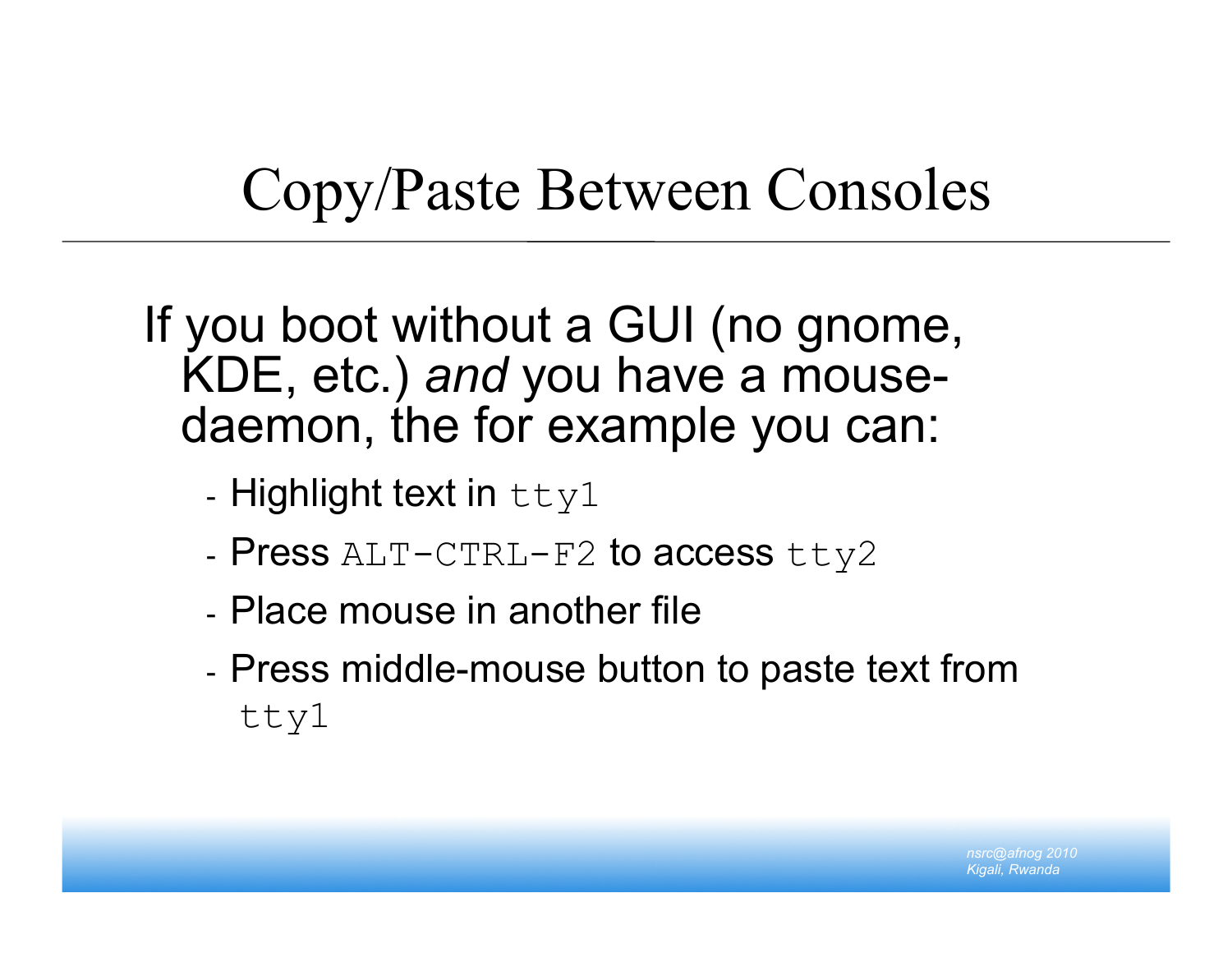#### OOB and Serial Console Access

OOB or "Out Of Band" access:

- *Critical* for remote management of servers.
- How do you access a machine's BIOS remotely?
- How do you access RAID BIOS remotely?

In UNIX/Linux tell the boot loader to pass options to the kernel. The kernel can send output to  $ttySO$ .

Why is this useful?...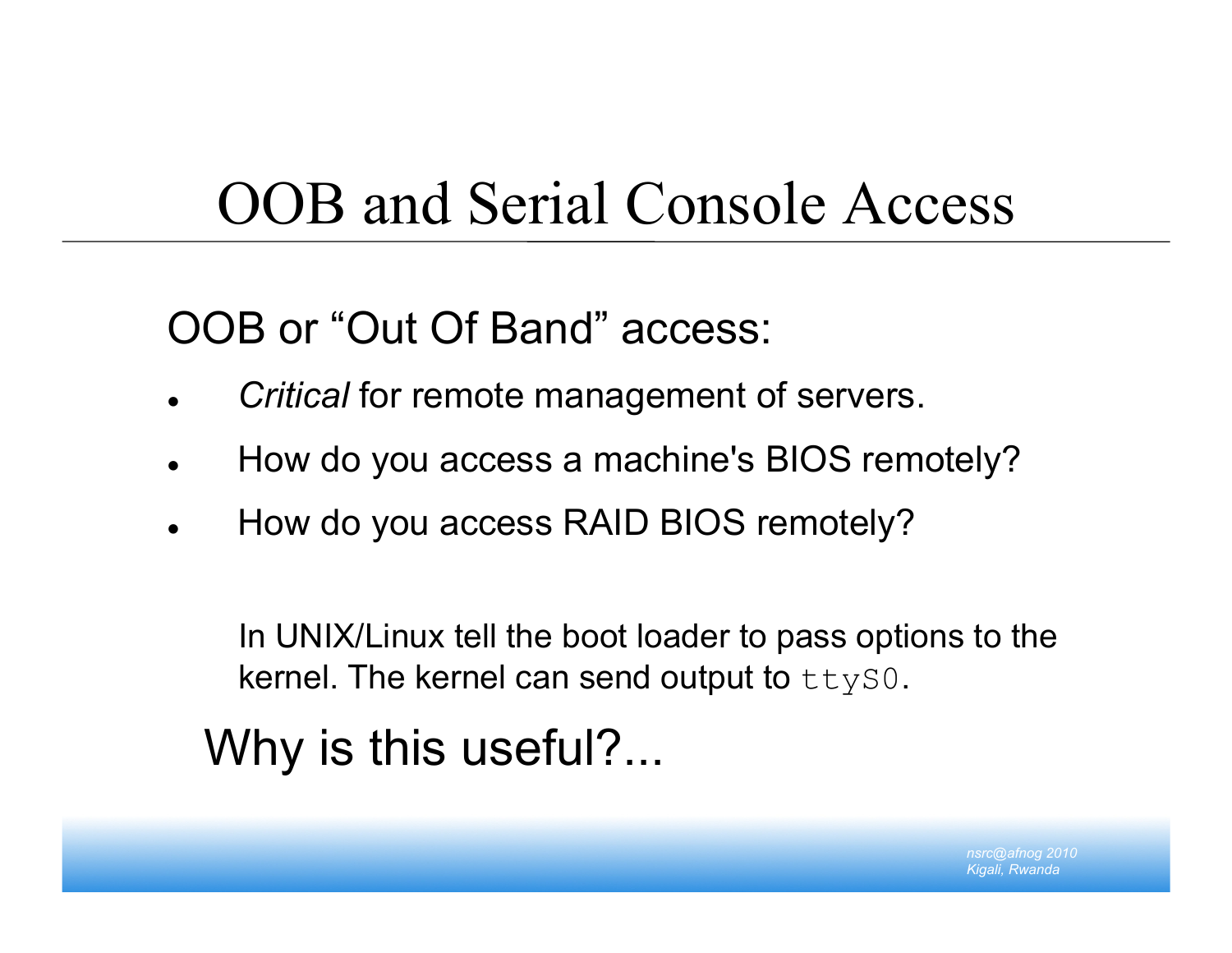#### OOB and Serial Console Access

- Use serial to ethernet converter.
- With an OOB solution connect to separate IP to view your machine's console.
- During boot you can see your machine's console using terminal software connecting to a separate IP (*user* and *password* almost always required as well).
- Set Kernel load options (for instance) in /boot/defaults/loader.conf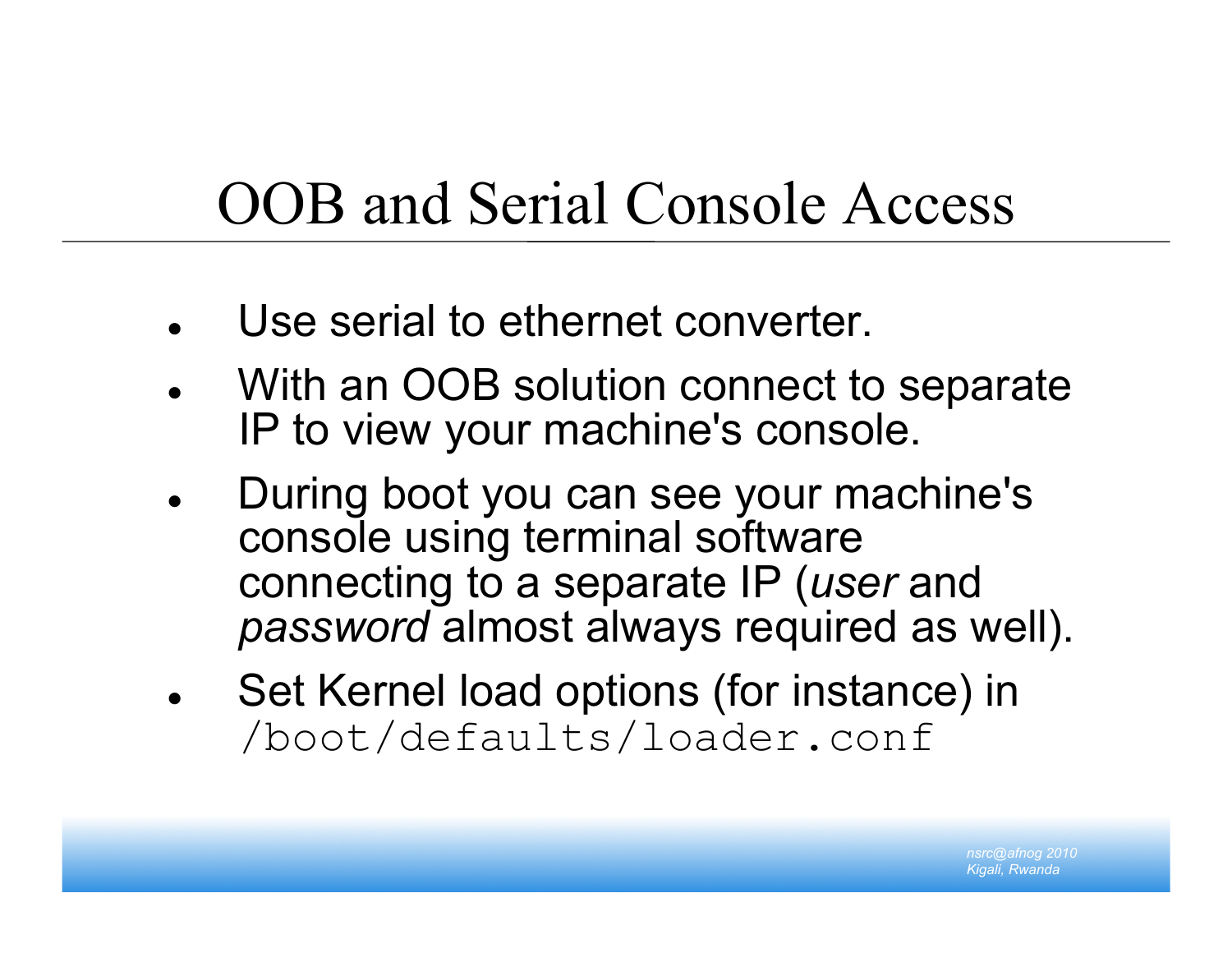### Other OOB Options

- Motherboard card with ethernet interface. Usually runs a web server with Java or ActiveX controls. (We recommend against ActiveX as this is a Windows only solution).
- KVM over IP (more expensive, much simpler). KVM switch accessible via a single IP address. Standard monitor/ keyboard/mouse connectors (or specialized.
	- Again, will use a web server w/ Java or ActiveX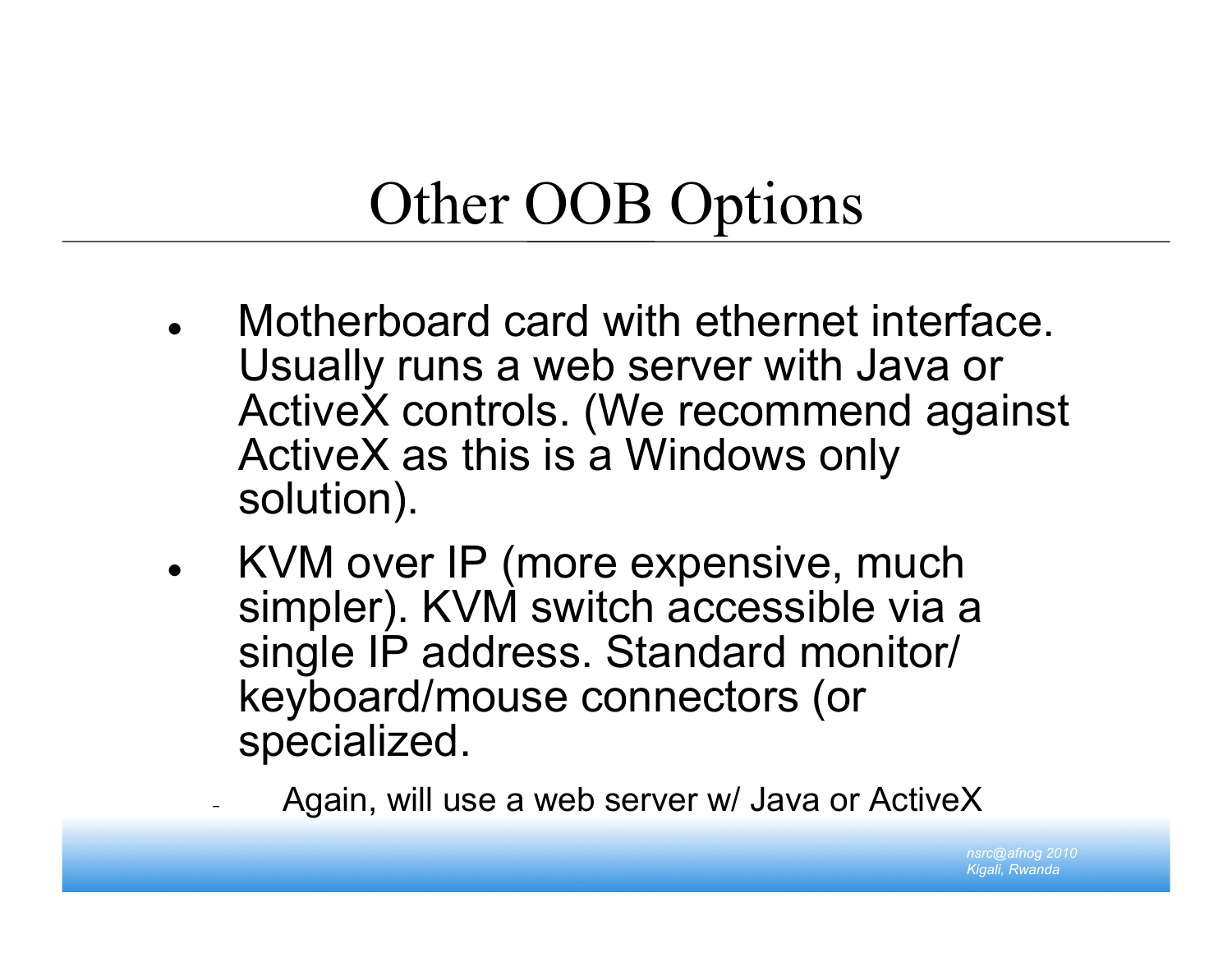# Questions

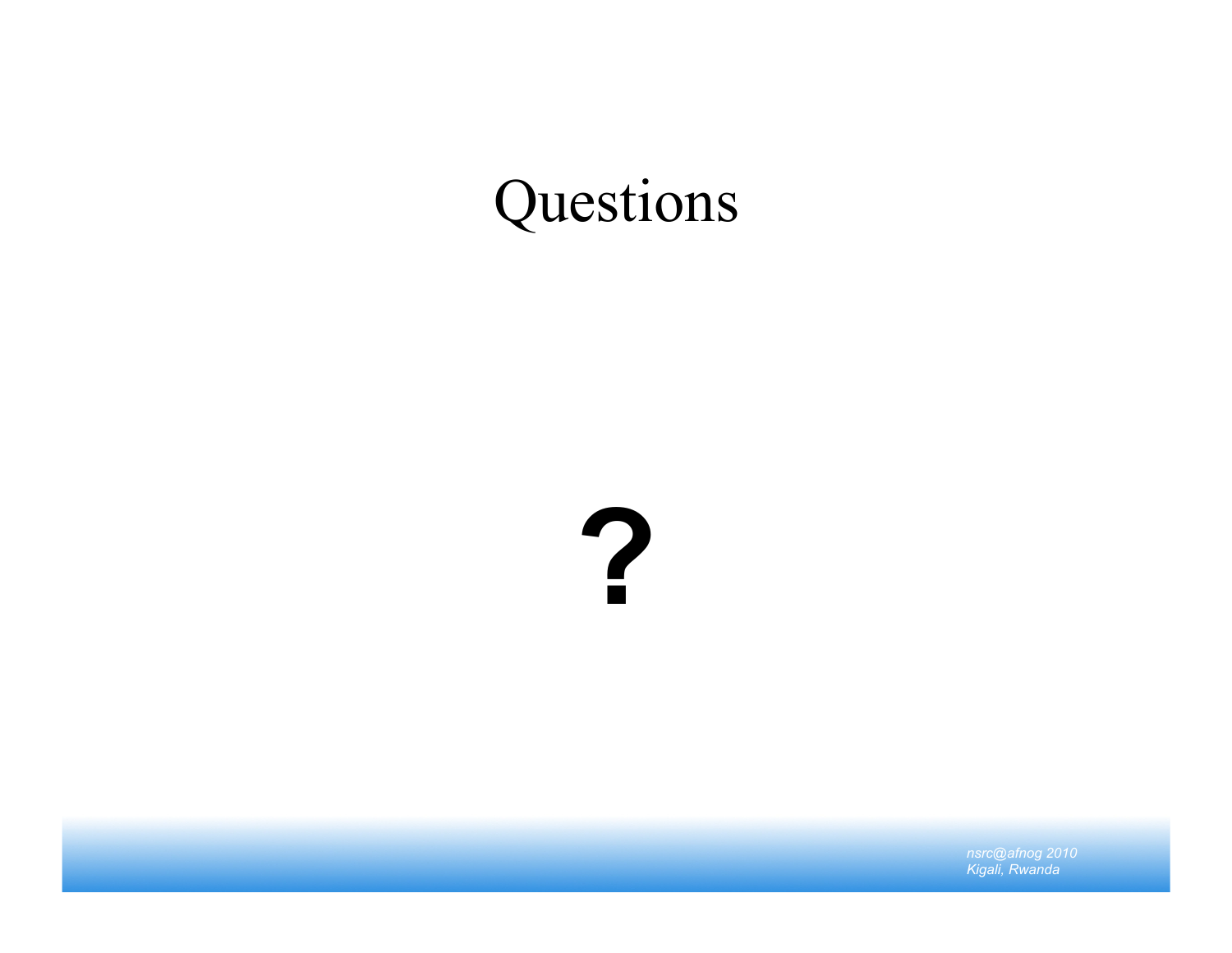# OOB and Serial Console Access Linux Example

#### Sample /boot/grub/menu.1st file entry:

| title<br>root | Ubuntu 8.04.2, kernel 2.6.24-23-server<br>(hd0,0)                        |
|---------------|--------------------------------------------------------------------------|
|               |                                                                          |
| kernel        | /vmlinuz-2.6.24-23-server root=UUID=96e73009-3bf7-421e                   |
|               | -a4bc-6de1d21eaa97 ro console=ttyS0,38400n8 console=tty0<br>quiet splash |
| initrd        | /initrd.img-2.6.24-23-server                                             |
| quiet         |                                                                          |

#### What does this mean? Key option for OOB serial console access is:

console=ttyS0,38400n8 console=tty0

We'll look at an example now...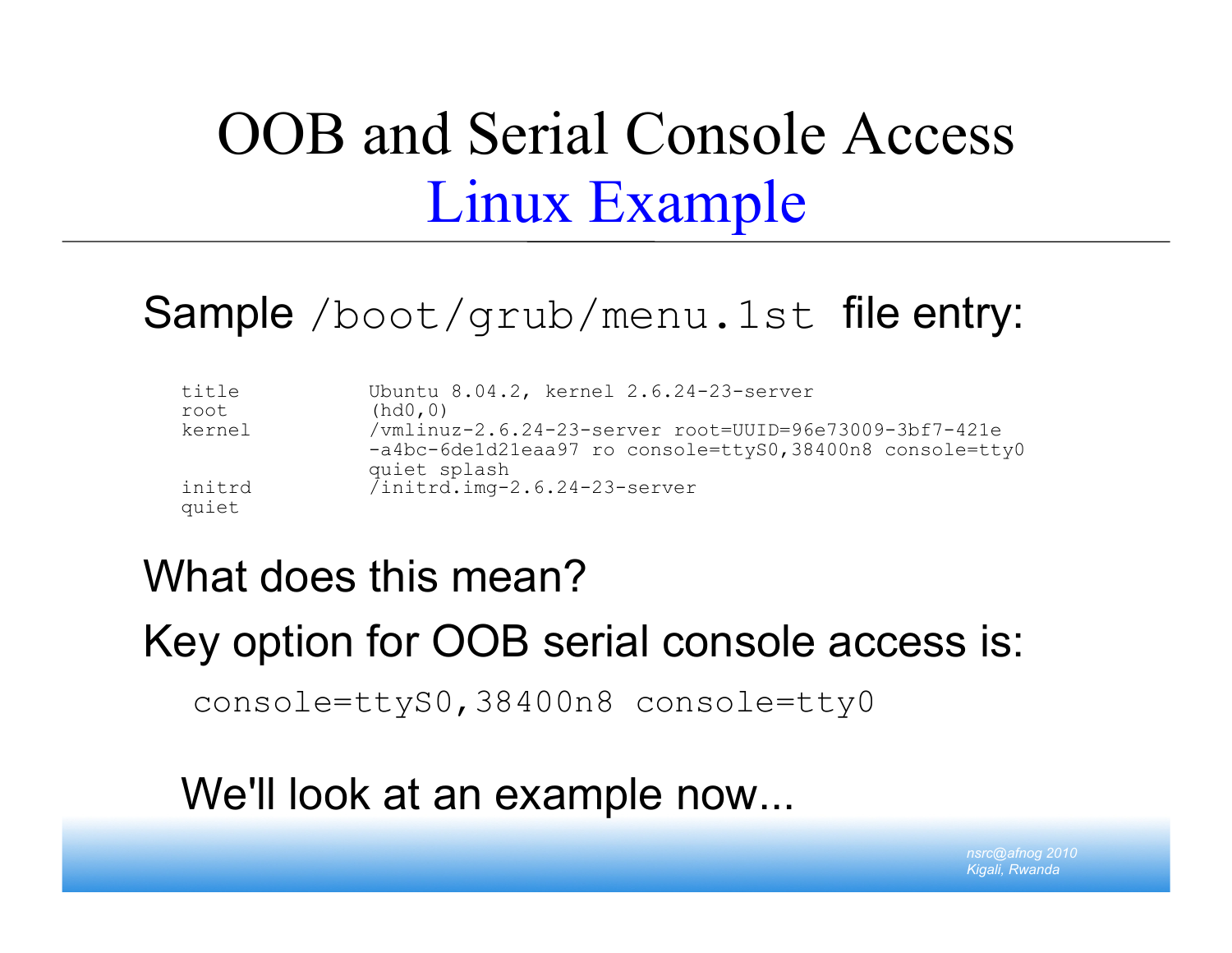#### Server/Switch Console Access

- Connect serial cable from your machine to serial/aux port on switch or router.
- Default settings in most cases are:
	- 9600 bps, 8 bits, no parity, 1 stop bit
	- Or, 9600 8n1
	- Be sure that Hardware Flow Control is off (No). Your data cable probably does not have the lines for hardware flow control.
	- Your serial port is probably ttyS0.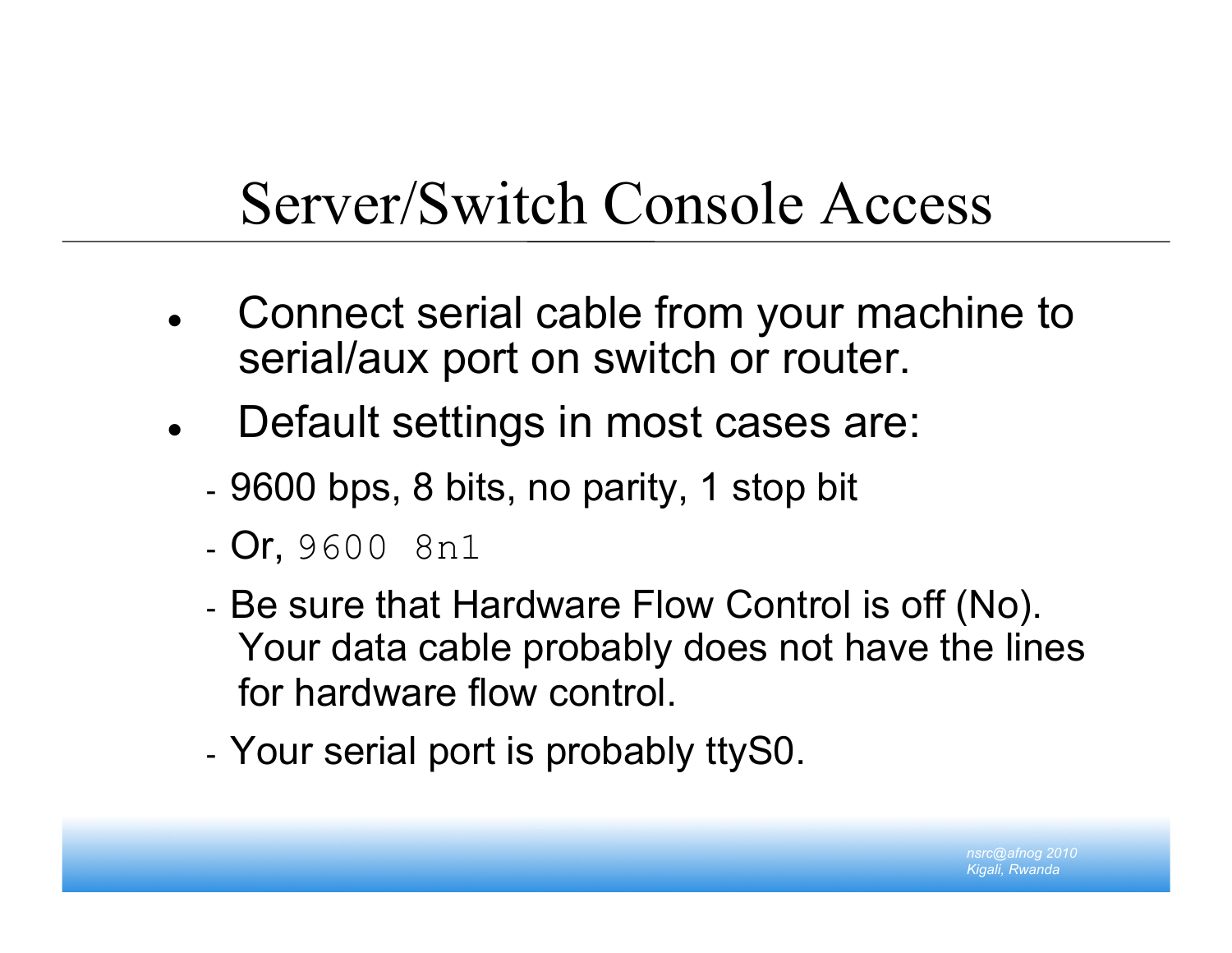### Console Access using Minicom

To configure 9600bps, 8-n-1, no hardware flow control and use ttyS0 in *Minicom* do:

- sudo minicom
- CTRL-a, z. Choose "cOnfigure Minicom"
- Choose "Serial port setup"
	- Set Serial Device to /dev/ttyS0
	- Set Hardware Flow Control to "No"
- Exit, then press CTRL-a, z. Choose "comm Parameters"
	- Set Speed to 9600
- Exit. Exit Minicom (CTRL-a, x) and restart.